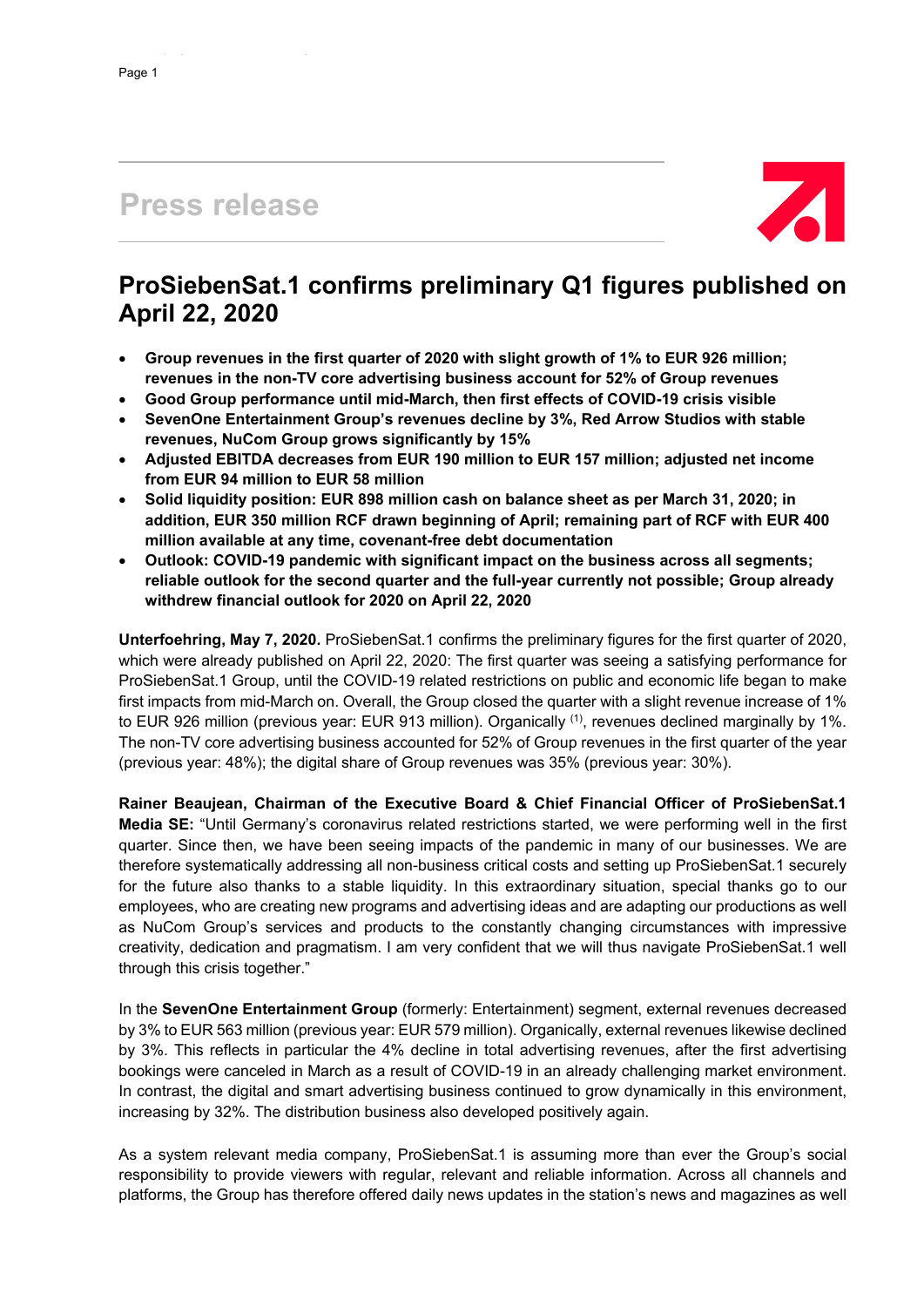as in special programming since the start of the coronavirus pandemic. At the same time, ProSiebenSat.1 is fulfilling the viewers' need for distraction, which has grown considerably in the current situation, with the stations' numerous entertainment programs. Since mid-March, the Group has seen an increase in viewing time both linear and digital: In March, Total Video Viewtime, i.e. the total number of minutes viewed on all of the Group's linear channels and digital entertainment platforms, rose by 16% compared to the previous month, and unique users of the streaming platform Joyn grew by 12% compared with February 2020 to around 4 million.

The impact of COVID-19 related governmental restrictions were also already visible in the **Red Arrow Studios** (formerly: Content Production & Global Sales) segment. External revenues were on a par with the previous year at EUR 134 million (previous year: EUR 135 million). Organically, thus adjusted for currency effects, revenues declined by 3%. The US production business in particular was affected by order delays and cancellations in March, which was however offset by the strong growth of digital studio Studio71.

The **NuCom Group** (formerly: Commerce) segment grew significantly by 15% in the first quarter, generating external revenues of EUR 228 million (previous year: EUR 199 million). Organic growth was 8%. While the initial consolidation of Aroundhome, an online broker for products and services related to the home, had a positive impact on reported revenues, online matchmaking business of Parship Group with eharmony, online beauty provider Flaconi, and Windstar Medical's OTC business saw considerable organic growth. At the same time, however, the initial impact of the near-global travel restrictions and lockdown measures was already strongly visible especially in the business of the portfolio companies Billiger Mietwagen (Silvertours) and Jochen Schweizer mydays.

The Group's adjusted EBITDA decreased by 17% to EUR 157 million in the first quarter (previous year: EUR 190 million), in particular due to the lower revenues in the TV advertising business and the segments' different earnings structures, as the Group primarily grew in lower-margin businesses and against that recorded a decline in its high-margin TV advertising business. Adjusted net income reflected this development and therefore decreased to EUR 58 million (previous year: EUR 94 million).

At the end of the first quarter of 2020, the Group's liquidity position remains solid with a cash position of EUR 898 million. In addition, the Group has drawn EUR 350 million of its syndicated revolving credit facility (RCF) of EUR 750 million at the beginning of April to ensure access to the company's liquidity reserves at all times in view of the COVID-19 environment. A further EUR 400 million RCF is available to be drawn at any time. The Group's financing instruments are without financial covenant obligations and have a remaining volume-weighted tenor of over three years with final maturities in 2024/26. As per end of the first quarter 2020, ProSiebenSat.1 Group's gross debt position was EUR 3,192 million, the net financial debt position was EUR 2,294 million and the leverage ratio 2.7x. At the same time, ProSiebenSat.1 affirms the Group's general target of a leverage ratio (the ratio of the Group's net financial debt to its LTM adjusted EBITDA) between 1.5 and 2.5x.

## **Outlook**

ProSiebenSat.1 Group expects that its business across all segments will be heavily impacted by the COVID-19 pandemic: The last two weeks of March already saw first effects. For the month of April 2020, TV core advertising revenues were down by around 40% compared to the previous year as already announced. Red Arrow Studios' business continues to be impacted by postponements of productions, while at NuCom Group, ProSiebenSat.1 sees a mixed picture as some assets are more affected by the restrictions of public life than others.

The Group's financial outlook 2020, published beginning of March 2020, was explicitly made without considering the possible negative implications of the COVID-19 pandemic. This financial outlook for 2020 included targets for Group revenues, Group adjusted EBITDA, adjusted net income, free cash flow before M&A and the Group's leverage. However, due to the significant economic uncertainties resulting from the COVID-19 pandemic with regard to the duration and severity of the crisis, it is currently not possible for the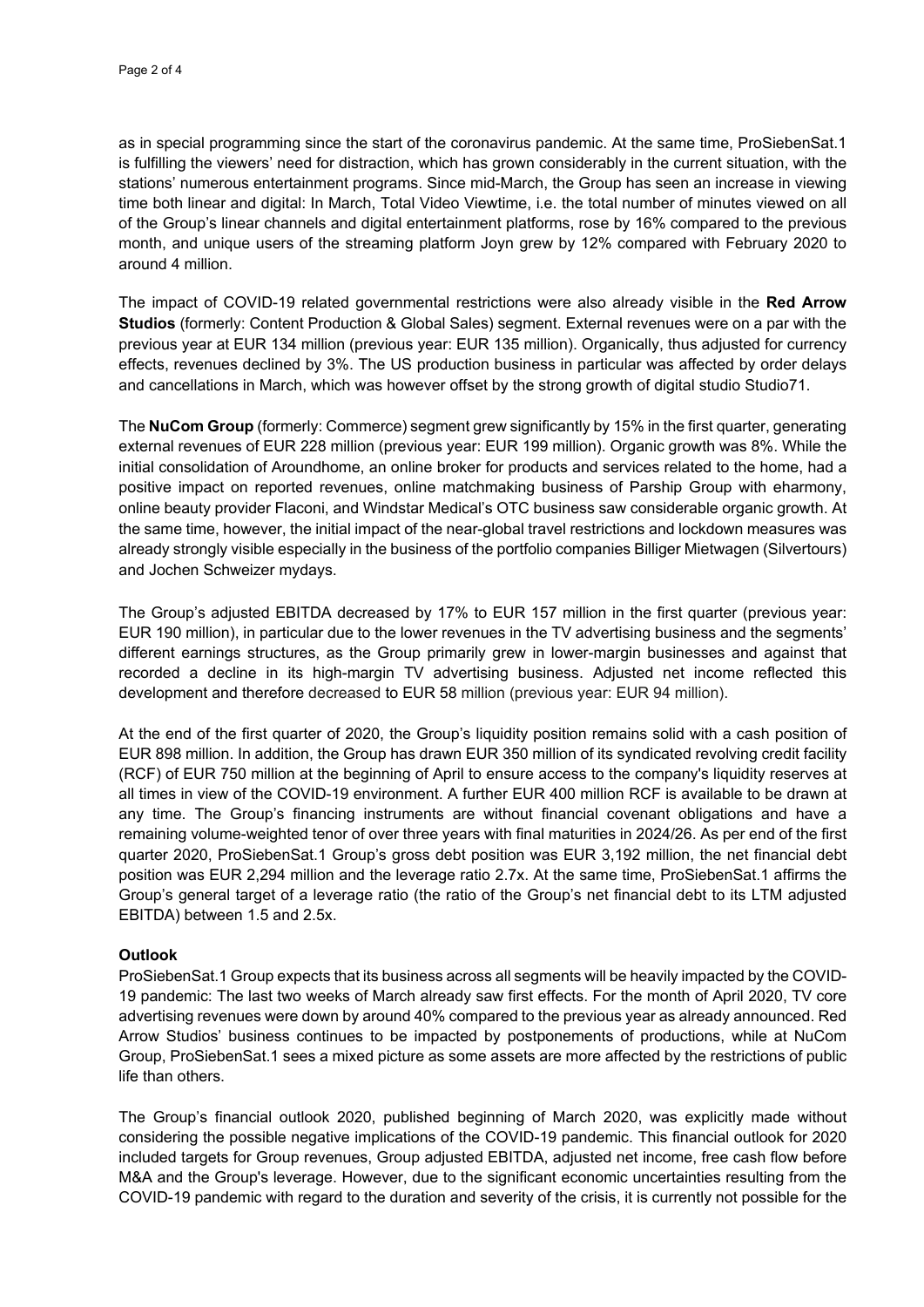Executive Board to provide a reliable outlook for the second quarter and the full-year. Currently, it can be assumed that it will not be possible to achieve all the targets stated in the financial outlook published at the beginning of March. The financial outlook for the full-year 2020 was therefore already withdrawn on April 22, 2020.

In this environment, the management has implemented business continuity plans and is very focused on actively managing the Group's cost base, cash flow and profitability. The Group continues to focus on its strategic core projects and has at the same time taken various countermeasures in all business areas to mitigate negative effects on the Group's profitability and to secure its liquidity. The measures include in particular reduced investments in program that are approximately EUR 50 million lower than in the previous year. In addition, the Group is currently reducing IT expenses and other operating expenses such as travel and consulting costs. With the Group already making use of the German instrument of short-time work in some NuCom Group assets, ProSiebenSat.1 is also evaluating further application within the Entertainment business. NuCom Group is focusing primarily on marketing investments on the ProSiebenSat.1 platforms, thereby strengthening cost synergies within the Group. This way, the Group is preparing for various forms of crisis in terms of duration and intensity, to be able to cope with a potentially longer-lasting crisis and make up lost ground in a subsequent recovery phase. Measures to secure liquidity include the adjustment of tax pre-payments as well as the improvement of payment terms. To ensure liquidity also in a possibly longerlasting COVID-19 crisis, the Executive Board and the Supervisory Board decided on April 22, 2020, to propose to the Annual General Meeting to not pay-out a dividend for fiscal year 2019. At the same time, the Group has confirmed its current dividend policy with a pay-out-ratio of 50% of Group adjusted net income.

With these measures, ProSiebenSat.1 is preparing to further drive the Group's strategy after the crisis has been overcome and to fully focus on its German-speaking Entertainment business. Local and digital offerings, in particular the expansion of the streaming platform Joyn, as well as the close cooperation with Red Arrow Studios and Studio71, will play an important role in order to strengthen reach and thus monetization, as well as to reduce dependence on TV advertising revenues, thus creating long-term value for the Group's stakeholders.

#### (1) Organic = adjusted for portfolio and currency effects

Further key figures can be found on our Group website at www.ProSiebenSat1.com. The presentation and Quarterly Statement for the first quarter of 2020 will also be available here from 7:30 a.m. on May 7, 2020.

|                                                           | Q1 2020 | Q1 2019 | Change in % |
|-----------------------------------------------------------|---------|---------|-------------|
| Revenues                                                  | 926     | 913     | 1%          |
| Total costs                                               | $-853$  | $-793$  | 8%          |
| Operating $costs^{(1)}$                                   | $-776$  | $-732$  | 6%          |
| Adiusted EBITDA <sup>(2)</sup>                            | 157     | 190     | $-17%$      |
| Adjusted EBITDA margin (in %)                             | 16.9%   | 20.8%   | $-3.9$ ppts |
| <b>EBITDA</b>                                             | 145     | 180     | $-20%$      |
| Reconciling items                                         | $-12$   | $-10$   | 22%         |
| Operating result (EBIT)                                   | 80      | 129     | $-38%$      |
| <b>Financial result</b>                                   | $-38$   | 49      |             |
| Net income                                                | 31      | 121     | $-75%$      |
| Net income attributable to shareholders of ProSiebenSat.1 |         |         |             |
| Media SE                                                  | 37      | 122     | -70%        |
| Net income attributable to non-controlling interests      | -7      | -1      |             |
| Adjusted net income <sup>(3)</sup>                        | 58      | 94      | $-38%$      |
| Adjusted earnings per share (in EUR)                      | 0.26    | 0.42    |             |
| Free cash flow $(4)$                                      | -50     | -54     | -9%         |
| Free cash flow before $M&A^{(5)}$                         | $-28$   | -61     | $-54%$      |
| Cash flow from operating activities                       | 286     | 314     | $-9%$       |

## **Key figures for ProSiebenSat.1 Group in EUR m**

## **Key figures for ProSiebenSat.1 Group in EUR m**

**Mar. 31, 20 Dec. 31, 19 Mar. 31, 19**